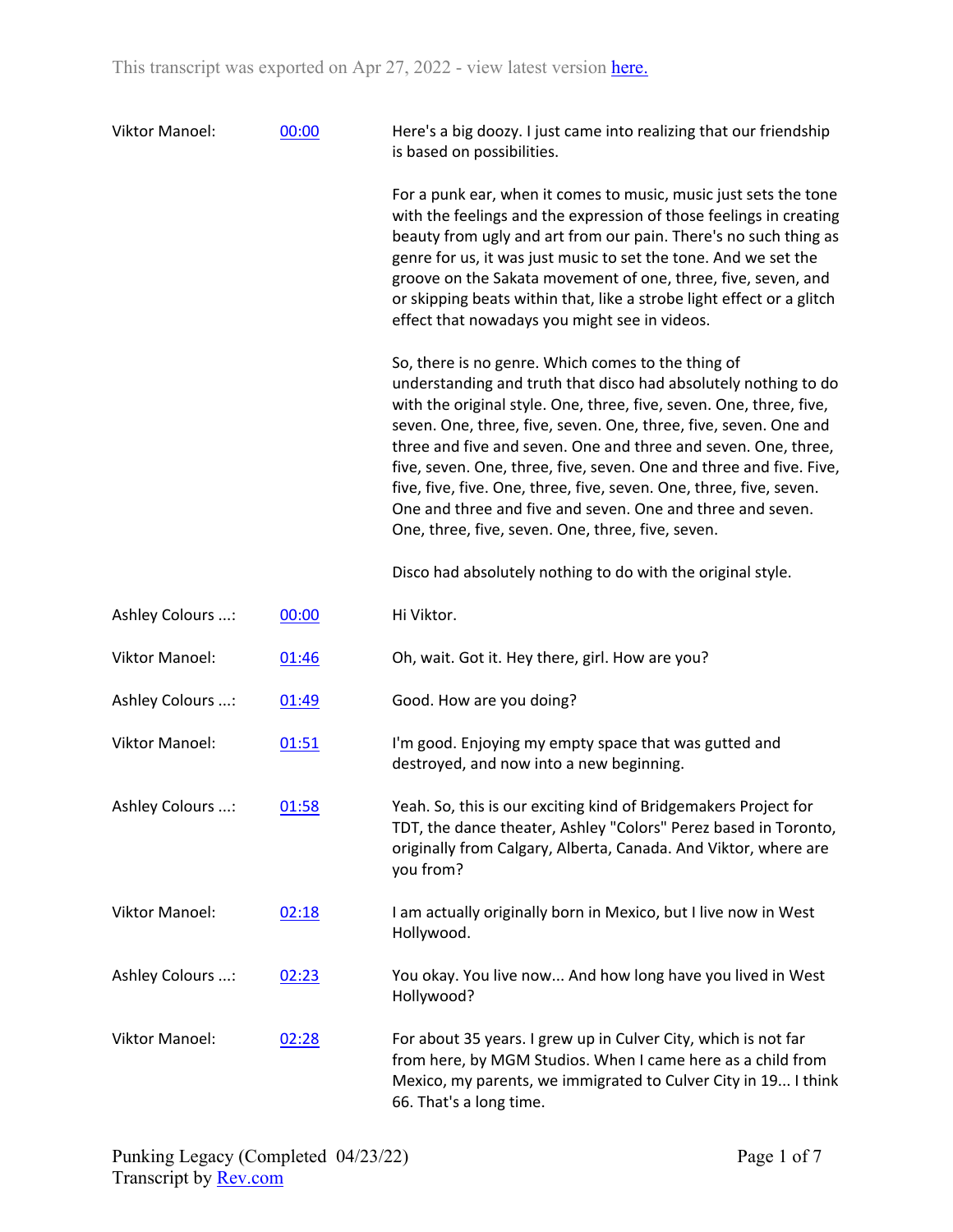| Ashley Colours :      | 02:44 | Wow.                                                                                                                                                                                                                                                                                                                                                                                                                                                                                                                                          |
|-----------------------|-------|-----------------------------------------------------------------------------------------------------------------------------------------------------------------------------------------------------------------------------------------------------------------------------------------------------------------------------------------------------------------------------------------------------------------------------------------------------------------------------------------------------------------------------------------------|
| <b>Viktor Manoel:</b> | 02:49 | Mm-hmm (affirmative). I like everything by myself in privacy.<br>It's my little world that I choose not to share. And so, that's how<br>the artistic aspect came about. And then when we moved to the<br>United States, I didn't want to let go of that. But I also used to<br>study I used to remember my Spanish because it was a comic<br>book called Kaliman, that it was a superhero, a Mexican<br>superhero that was actually Tibetan. Tibetan superhero. He<br>could meditate. He could shape shift. He could do all of that<br>stuff. |
|                       |       | So I was fascinated by this story. And around that time also with<br>a comic book, because I was around six when it came out,<br>because I kept on reading it in the United States, there was a<br>flute Sonata they used to play every time one of the villains,<br>which was a vampire, used to come out.                                                                                                                                                                                                                                   |
|                       |       | So, I remember starting to love classical music because of this<br>vampire. It was a radio show. So every time, you know he was<br>coming because of music played.                                                                                                                                                                                                                                                                                                                                                                            |
| Speaker 9:            | 03:52 | [Spanish 00:04:04].                                                                                                                                                                                                                                                                                                                                                                                                                                                                                                                           |
| <b>Viktor Manoel:</b> | 04:08 | And that's where my fascination towards classical music started,<br>in my imagination of listening to radio and knowing characters<br>will come in with certain music or soundtrack.                                                                                                                                                                                                                                                                                                                                                          |
| Ashley Colours :      | 04:21 | For some of us that is like                                                                                                                                                                                                                                                                                                                                                                                                                                                                                                                   |
| <b>Viktor Manoel:</b> | 04:24 | A third world.                                                                                                                                                                                                                                                                                                                                                                                                                                                                                                                                |
| Ashley Colours :      | 04:26 | We're in this like social media where everything is visual. I'm<br>from the generation that I know pre computers, pre-internet. So<br>I know that. I'm very television based, and it's really interesting<br>to hear you talk about the sound of radio and radio-                                                                                                                                                                                                                                                                             |
| <b>Viktor Manoel:</b> | 04:51 | Oh yeah.                                                                                                                                                                                                                                                                                                                                                                                                                                                                                                                                      |
| Ashley Colours :      | 04:51 | Shows and radio stories.                                                                                                                                                                                                                                                                                                                                                                                                                                                                                                                      |
| <b>Viktor Manoel:</b> | 04:53 | Yeah.                                                                                                                                                                                                                                                                                                                                                                                                                                                                                                                                         |
| Ashley Colours :      | 04:55 | Because a lot of us, we listen to podcasts and stuff, but we don't<br>ever, some of us don't really know what the production value<br>on a radio show used to be.                                                                                                                                                                                                                                                                                                                                                                             |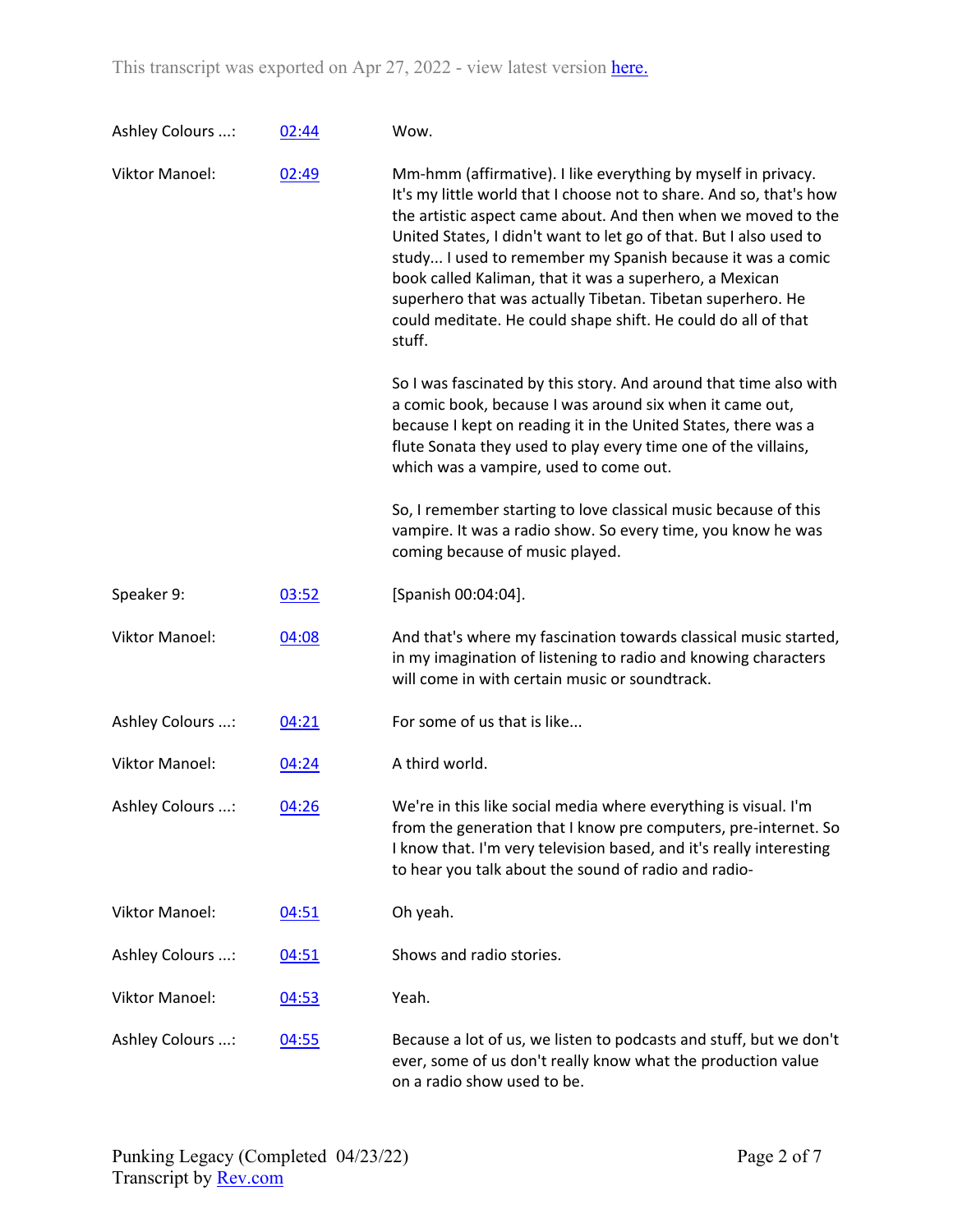| <b>Viktor Manoel:</b> | 05:04 | At all. Exactly. Wait, where's my phone and see if I can't find<br>Yeah. So, I mean, I grew up with radio, so my imagination was<br>always Songs, artist, John Russ, classical. Here we go. |
|-----------------------|-------|---------------------------------------------------------------------------------------------------------------------------------------------------------------------------------------------|
| Ashley Colours :      | 05:24 | Mm. How did you get into your classes?                                                                                                                                                      |
| <b>Viktor Manoel:</b> | 05:28 | What you mean classes?                                                                                                                                                                      |
| Ashley Colours :      | 05:30 | Your ballet classes?                                                                                                                                                                        |
| <b>Viktor Manoel:</b> | 05:32 | Oh no, no, no. Well, that didn't happen until after. That didn't<br>happen until like '79, '80.                                                                                             |
| Ashley Colours :      | 05:36 | Okay. Where are we in the timeline though? You just-                                                                                                                                        |
| <b>Viktor Manoel:</b> | 05:39 | Right now, we in the club, it was we each said '74, '75.                                                                                                                                    |
| Ashley Colours :      | 05:39 | Okay.                                                                                                                                                                                       |
| <b>Viktor Manoel:</b> | 05:44 | Then I knew that I saw my friends dance and I was like, I can do<br>that because I'm basically just doing a deer dance, which is<br>behavior.                                               |
| Ashley Colours :      | 05:52 | Deer Dance. Yep.                                                                                                                                                                            |
| <b>Viktor Manoel:</b> | 05:53 | And then, we would talk about movies and then we would just<br>do little movie vignettes and movement.                                                                                      |
| Ashley Colours :      | 05:59 | Okay.                                                                                                                                                                                       |
| <b>Viktor Manoel:</b> | 05:59 | And then we would talk about books and Larry Carr, which is<br>where all the posing came from. The pictures.                                                                                |
| Ashley Colours :      | 06:06 | Fabulous four.                                                                                                                                                                              |
| <b>Viktor Manoel:</b> | 06:07 | Yeah. That's where the pictures came from, which is why the<br>first element for punking was posing.                                                                                        |
| Ashley Colours :      | 06:13 | Posing.                                                                                                                                                                                     |
| Viktor Manoel:        | 06:14 | Posing was the first element and movement and our deco poses<br>and making like a mini silent movie. That's really what it was, a<br>mini silent movie in behavior.                         |
| Ashley Colours :      | 06:27 | Can you tell me, maybe, can you pick maybe of the three most<br>popular movies that you were taking out, those vignettes at<br>that time? So in like 1974, 1975.                            |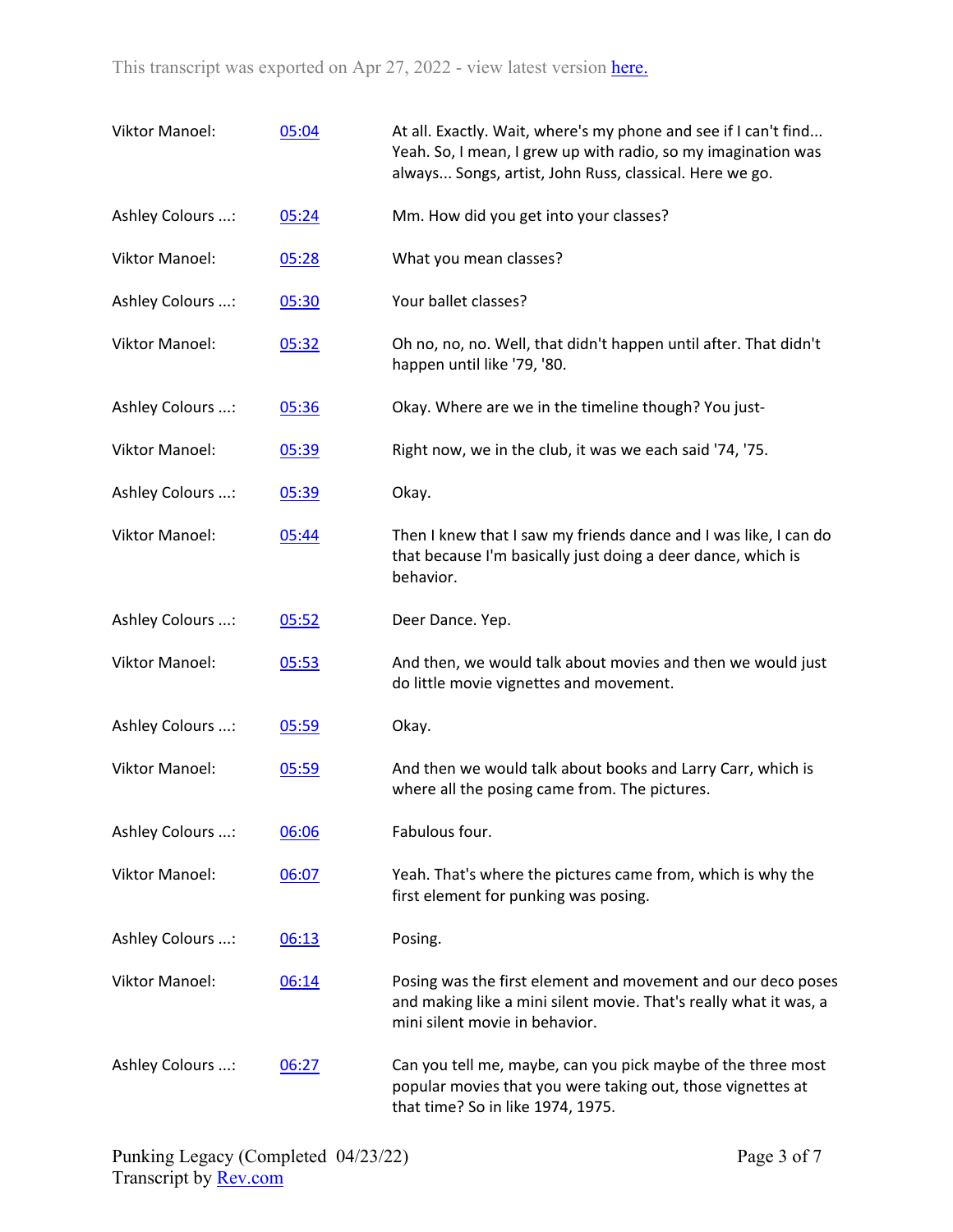| Viktor Manoel:        | 06:39 | And '76 and '77.                                                                                                                                      |
|-----------------------|-------|-------------------------------------------------------------------------------------------------------------------------------------------------------|
| Ashley Colours :      | 06:42 | Okay. What are the movies? What are the movie scenes?                                                                                                 |
| <b>Viktor Manoel:</b> | 06:47 | One of the, of course, Sunset Boulevard.                                                                                                              |
| Ashley Colours :      | 06:48 | Okay. Classic, fabulous.                                                                                                                              |
| Viktor Manoel:        | 06:50 | Uh-huh (affirmative). King Kong.                                                                                                                      |
| Ashley Colours :      | 06:52 | King Kong. Okay.                                                                                                                                      |
| <b>Viktor Manoel:</b> | 06:54 | And the                                                                                                                                               |
| Ashley Colours :      | 06:55 | What part of King Kong, like on top of the skyscraper, or?                                                                                            |
| Viktor Manoel:        | 06:59 | Honey, when she's in the hand.                                                                                                                        |
| Ashley Colours :      | 07:00 | Oh, she's in the hand and she's like, oh                                                                                                              |
| <b>Viktor Manoel:</b> | 07:02 | And she's tied up.                                                                                                                                    |
| Ashley Colours :      | 07:04 | Okay.                                                                                                                                                 |
| Viktor Manoel:        | 07:05 | I mean, come on.                                                                                                                                      |
| Ashley Colours :      | 07:06 | I know. I'm                                                                                                                                           |
| Viktor Manoel:        | 07:07 | Watch these movies without the sound.                                                                                                                 |
| Ashley Colours :      | 07:10 | Without the sound.                                                                                                                                    |
| Viktor Manoel:        | 07:10 | Watch any, well, watch any action movies without sound. You<br>will get so much, so much information to move.                                         |
| Ashley Colours :      | 07:19 | Okay.                                                                                                                                                 |
| <b>Viktor Manoel:</b> | 07:20 | And why do I say that? Is because we all lived at home, as well.<br>So when we would come home late at night, we would watch<br>movies without sound. |
| Ashley Colours :      | 07:26 | Yeah.                                                                                                                                                 |
| <b>Viktor Manoel:</b> | 07:26 | So we would just steal the movement.                                                                                                                  |
| Ashley Colours :      | 07:29 | Yeah. One other movie because we had                                                                                                                  |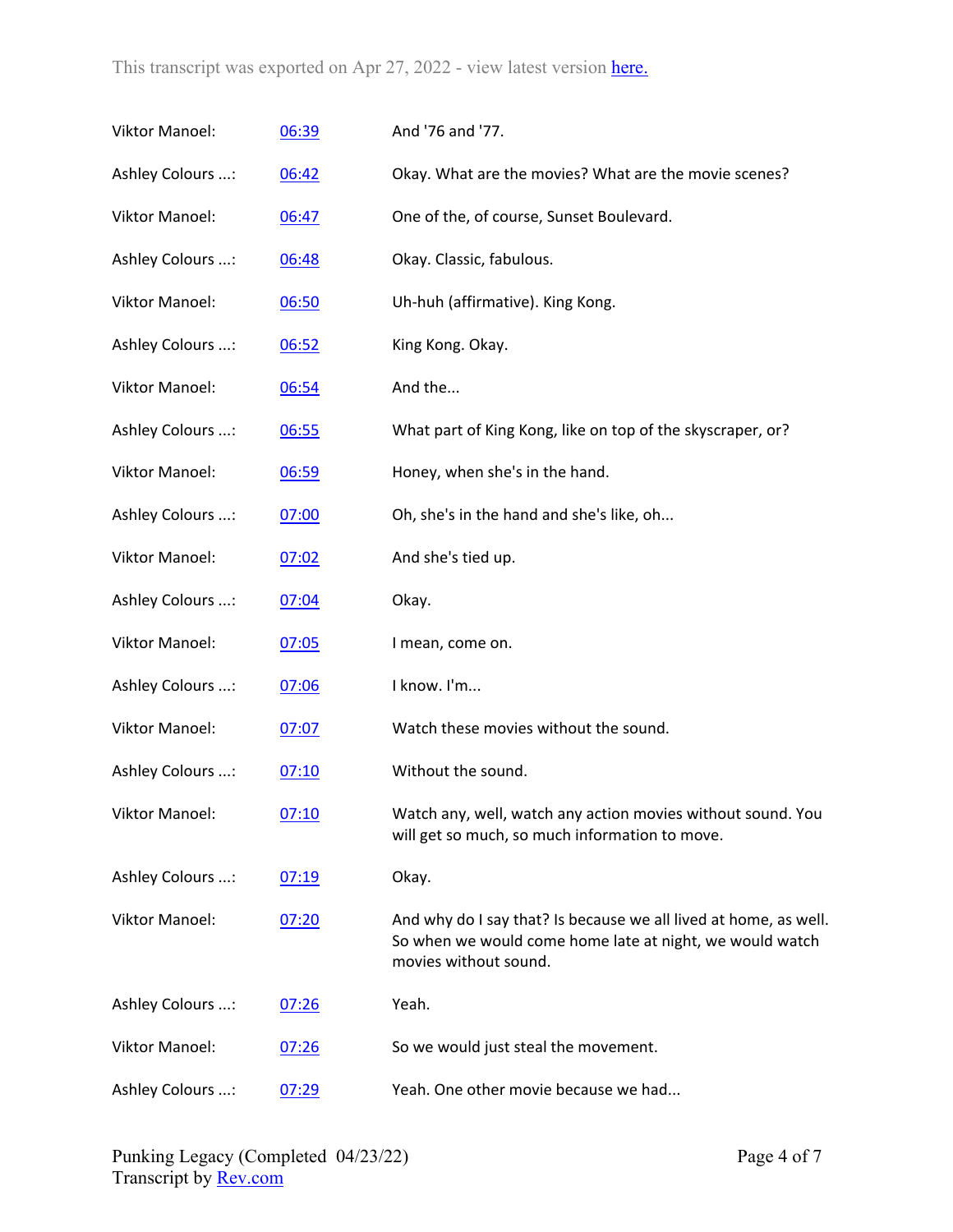| Viktor Manoel:        | 07:32 | And then one more movie was the Bride of Frankenstein when<br>she's alive.                                                                        |
|-----------------------|-------|---------------------------------------------------------------------------------------------------------------------------------------------------|
| Ashley Colours :      | 07:37 | Okay. She's alive.                                                                                                                                |
| <b>Viktor Manoel:</b> | 07:39 | And she would be like this. Look.                                                                                                                 |
| Ashley Colours :      | 07:43 | Oh, the neck would go.                                                                                                                            |
| <b>Viktor Manoel:</b> | 07:45 | Oh yeah.                                                                                                                                          |
| Ashley Colours :      | 07:45 | Work.                                                                                                                                             |
| <b>Viktor Manoel:</b> | 07:47 | Yeah. And art deco and all of it, anything art deco that we would<br>catch our hands on. But the main movie was Sunset Boulevard.                 |
| Ashley Colours :      | 07:56 | The main queen.                                                                                                                                   |
| <b>Viktor Manoel:</b> | 07:57 | Any [crosstalk 00:07:57] movie.                                                                                                                   |
| Ashley Colours :      | 07:59 | The queen bee.                                                                                                                                    |
| <b>Viktor Manoel:</b> | 08:00 | The queen bee, the original. Yeah.                                                                                                                |
| Ashley Colours :      | 08:02 | Okay.                                                                                                                                             |
| <b>Viktor Manoel:</b> | 08:04 | And then any Busby Berkeley movie that had overhead shots of<br>people doing shapes for floor.                                                    |
| Ashley Colours :      | 08:10 | Overhead shots.                                                                                                                                   |
| <b>Viktor Manoel:</b> | 08:12 | Busby Berkeley, look him up.                                                                                                                      |
| Ashley Colours :      | 08:17 | Okay. See, I'm getting schooled. This is why I Keeping me on<br>my toes, Viktor.                                                                  |
| <b>Viktor Manoel:</b> | 08:43 | That's another thing, artistically do you feel nourished when we<br>speak, and does it give you a different point of view on how to<br>do things? |
| Ashley Colours :      | 08:50 | I feel nourished. I feel more overwhelmed. Like I bought too<br>many groceries and I don't know how where to put everything,<br>which is          |
| Viktor Manoel:        | 08:59 | Can I speak to you?                                                                                                                               |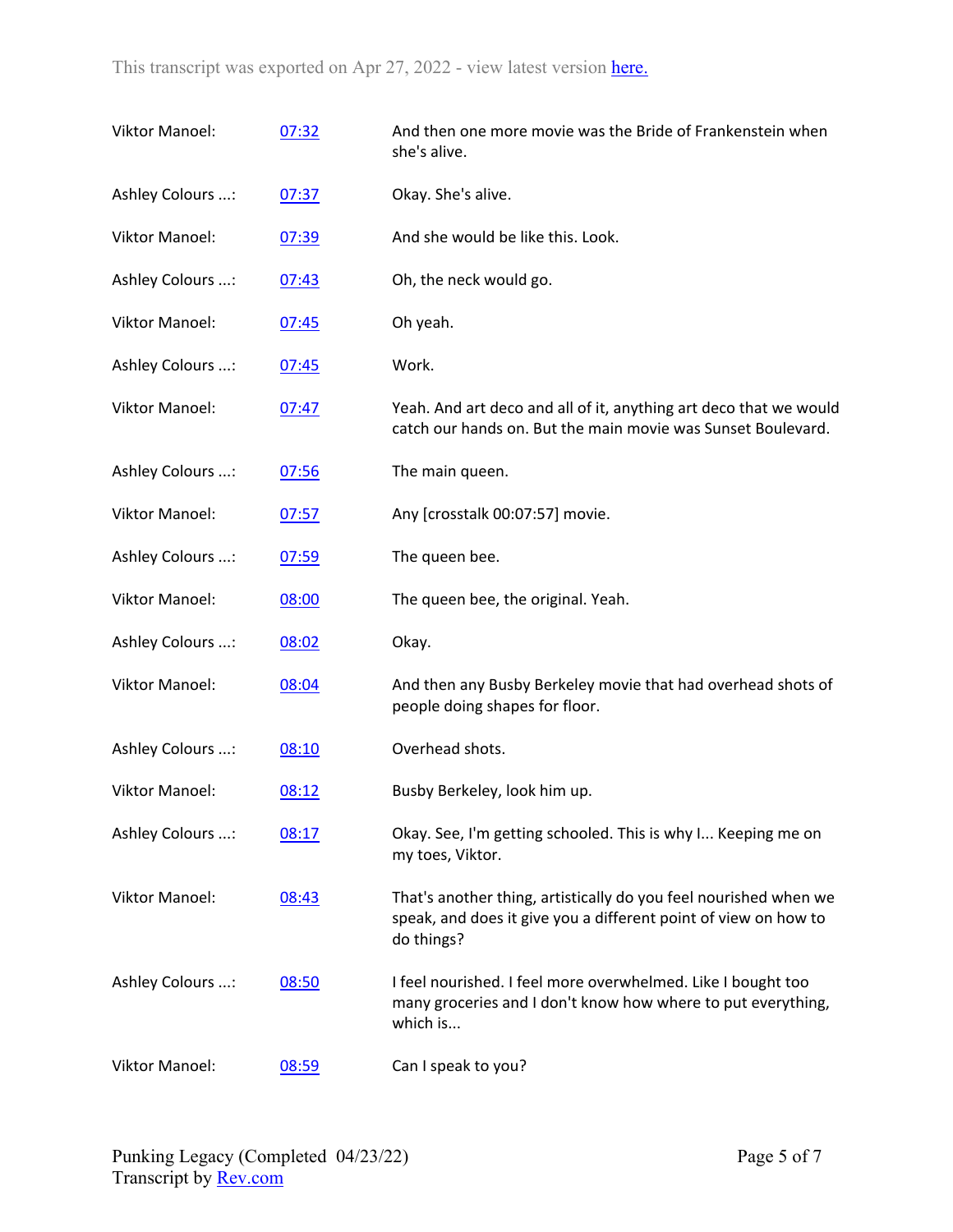| Ashley Colours :      | 09:01 | Yeah. Which is very interesting for me, because I'm not used to<br>receiving so much information. You're very generous with your<br>information.                                                                                                                                                                                                                                                                                                |
|-----------------------|-------|-------------------------------------------------------------------------------------------------------------------------------------------------------------------------------------------------------------------------------------------------------------------------------------------------------------------------------------------------------------------------------------------------------------------------------------------------|
| <b>Viktor Manoel:</b> | 09:12 | Oh, thank you.                                                                                                                                                                                                                                                                                                                                                                                                                                  |
| Ashley Colours :      | 09:13 | And your time and your space, I guess. And then that's the thing<br>with food and nourishment where it's just there's so much<br>there. Some are fresh, some are canned, some you got to put<br>away for another day. And I'm just like, how do I organize this?<br>How do I share this knowledge or this meal? Who is going to<br>come over and really appreciate this knowledge? So I feel<br>nourished, but I also feel nourished long term. |
| <b>Viktor Manoel:</b> | 09:55 | There you go.                                                                                                                                                                                                                                                                                                                                                                                                                                   |
| Ashley Colours :      | 10:39 | Small talk, but I like long form talking. So when I'm on my phone<br>with my friends, it is a, do you have an hour? Do you have three<br>hours? Let's really talk because people are When you find<br>trustworthy people and honest people that get you, they're<br>really interesting. People are very interesting. And it's<br>interesting, the friends that you keep around you are not the<br>friends that I thought would be my friends.   |
| <b>Viktor Manoel:</b> | 11:12 | Well, oh yeah. Well, this is another thing about friendship That<br>you've noticed. I have very few friends.                                                                                                                                                                                                                                                                                                                                    |
| Ashley Colours :      | 11:18 | Yeah.                                                                                                                                                                                                                                                                                                                                                                                                                                           |
| <b>Viktor Manoel:</b> | 11:22 | And I came to the conclusion three years ago of why that was.                                                                                                                                                                                                                                                                                                                                                                                   |
| Ashley Colours :      | 11:27 | Mm.                                                                                                                                                                                                                                                                                                                                                                                                                                             |
| <b>Viktor Manoel:</b> | 11:30 | And it's not, for me, it's not as sad as it's going to sound                                                                                                                                                                                                                                                                                                                                                                                    |
| Ashley Colours :      | 11:35 | Okay.                                                                                                                                                                                                                                                                                                                                                                                                                                           |
| <b>Viktor Manoel:</b> | 11:37 | But what's the point of making friends when you know they're<br>going to die?                                                                                                                                                                                                                                                                                                                                                                   |
| Ashley Colours :      | 11:41 | You know, you have that survivor's guilt. And I also share that<br>with being a cancer survivor, as well. It's like, why am I going to<br>try?                                                                                                                                                                                                                                                                                                  |
| <b>Viktor Manoel:</b> | 11:57 | I think that's why we live our life the way we live it. Because you<br>went through that and I went through the loss. And the<br>interesting for me, when you go through such heavy loss or                                                                                                                                                                                                                                                     |